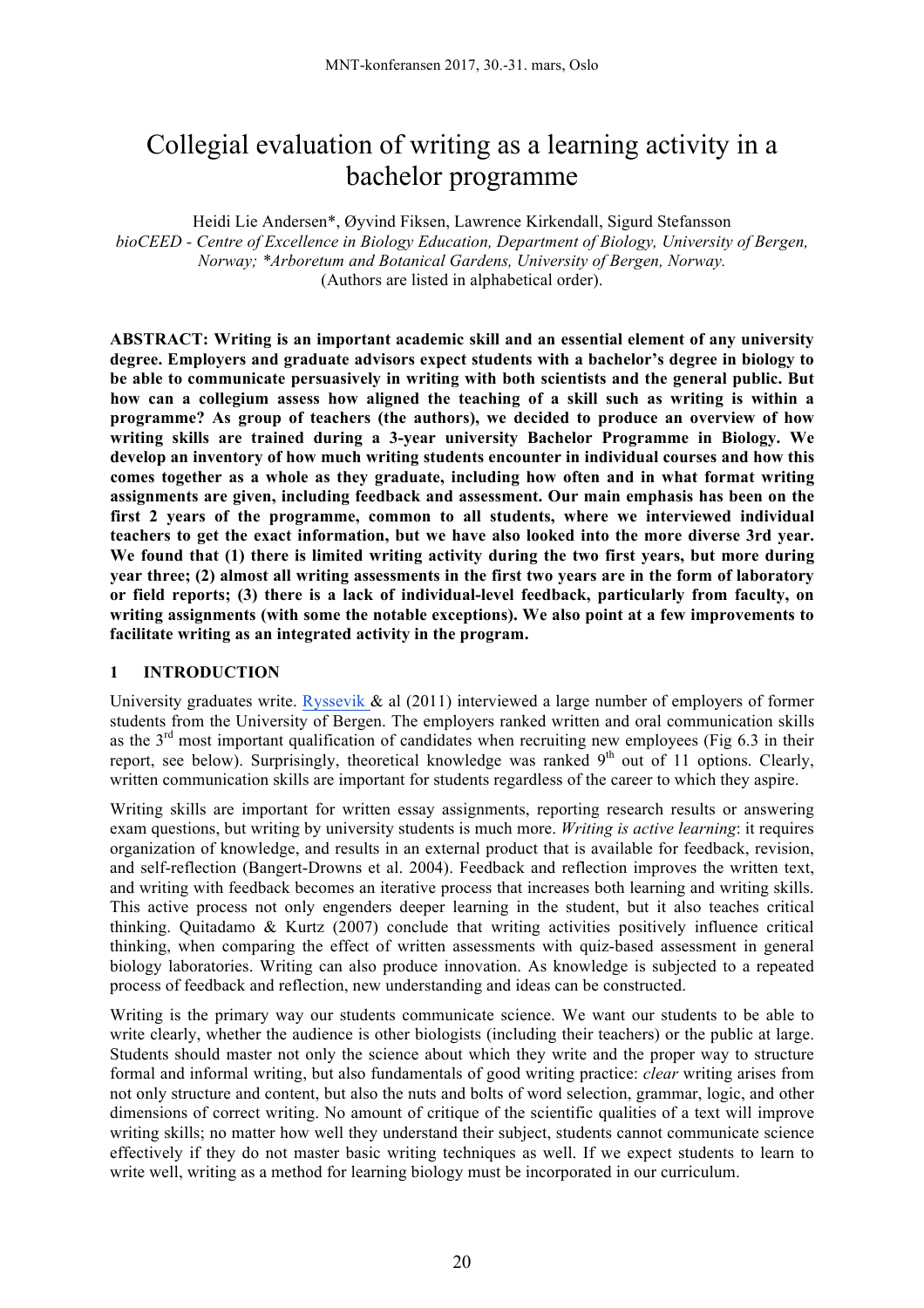How do students learn to write well? To learn to write students have to write, and they need constructive feedback (Mynlieff et al. 2014). Students also learn from reviewing other students' texts, and from themselves giving feedback (Rienecker 2007, Reed et al. 2014). University libraries and other centres (e.g Skrivesenteret) offer writing courses, provide writing assistance and can be an integrated part of any course.

In recent years, higher education has been shifting towards active learning methods coupled with fewer lectures and less emphasis on final written exams (see Quality Reform and Qualification framework). Efforts are made to activate students through placements in industry or through laboratory and field activities and by generating alternatives to traditional lectures along lines described in the Carl Wieman Science Education Initiative (CWSEI, see also Deslauriers & al. 2011). Clearly, written assignments with constructive feedback should be intrinsic to ambitions for modernizing university education: writing is both a skill and active learning (Bangert-Drowns et al. 2004), and educational programs should have an explicit strategy to develop writing and communication skills in students.

In summary, communicating science effectively in writing is a key transferable skill. Besides having a working understanding of their field of study, both faculty and future employers expect our graduates to be numerate and biologically literate. Writing forces reflection, and the learning benefits from the cognitive processes engendered by reflection have been well established by empirical research (Brown et al. 2014; see also Quitadamo and Kurtz 2007, Reed et al. 2014).

So, how much do our students write now, and in what forms? Are they getting the feedback and other training which is necessary for *improving* writing skills? How can we ensure proficiency in written communication at the end of three years of study at our institute? Are our published writing-related intended learning outcomes being achieved?

## **2 METHODS**

Limited information on the amount, formats and practices of writing assignments during the bachelor's degree study at BIO is available from the official course web sites. In order to get a more complete overview, we interviewed teachers of all mandatory courses taken during the Bachelor Programme in Biology (BPB). Transcripts of these interviews are available in this document. In BPB there are twelve 10-ECTS courses in a fixed plan that all students follow. These include five in biology; the others are in mathematics, statistics, physics, chemistry and Ex. Phil. Students from several study programmes mix during this period, and 130–250 students enrol in introductory biology courses (100-level courses).

In addition, biology students normally take a variety of 200-level elective courses during the third year. We relied mainly on publically available information for the 200-level courses, including evaluative course reports publically available from the Studiekvalitetsbase, where teachers are obliged to submit a report at least every third year according to the Quality Assurance regulations at UiB. To ensure a complete overview of the writing activities in each course, we interviewed all teachers responsible for the mandatory 12 courses by email, over the telephone, or in person. However, some uncertainty about writing activity remains for 200-level courses, where we relied on web-based information only. The course descriptions do not always reflect all learning activities, as became clear when we read some course reports. Importantly, the amount and quality of feedback provided is difficult to assess without directly observing what goes on in the classroom or learning platforms. We did our study during 2016, referring to the situation at BIO in 2015.

## **3 RESULTS**

## **3.1 Learning outcomes and writing**

Intended learning outcomes (ILOs) for the BPB programme do not mention writing skills explicitly. Under general competencies the formulation '*the candidate can communicate scientifically in Norwegian and English*' must implicitly involve writing skills, but '*can communicate*' is vague. Another relevant ILO is '*can explain main theories, methods and research areas in biology*', which presumably includes explaining in writing. Effectively, there is little explicit emphasis on developing writing skills as a core competency for students completing a bachelor degree from BIO.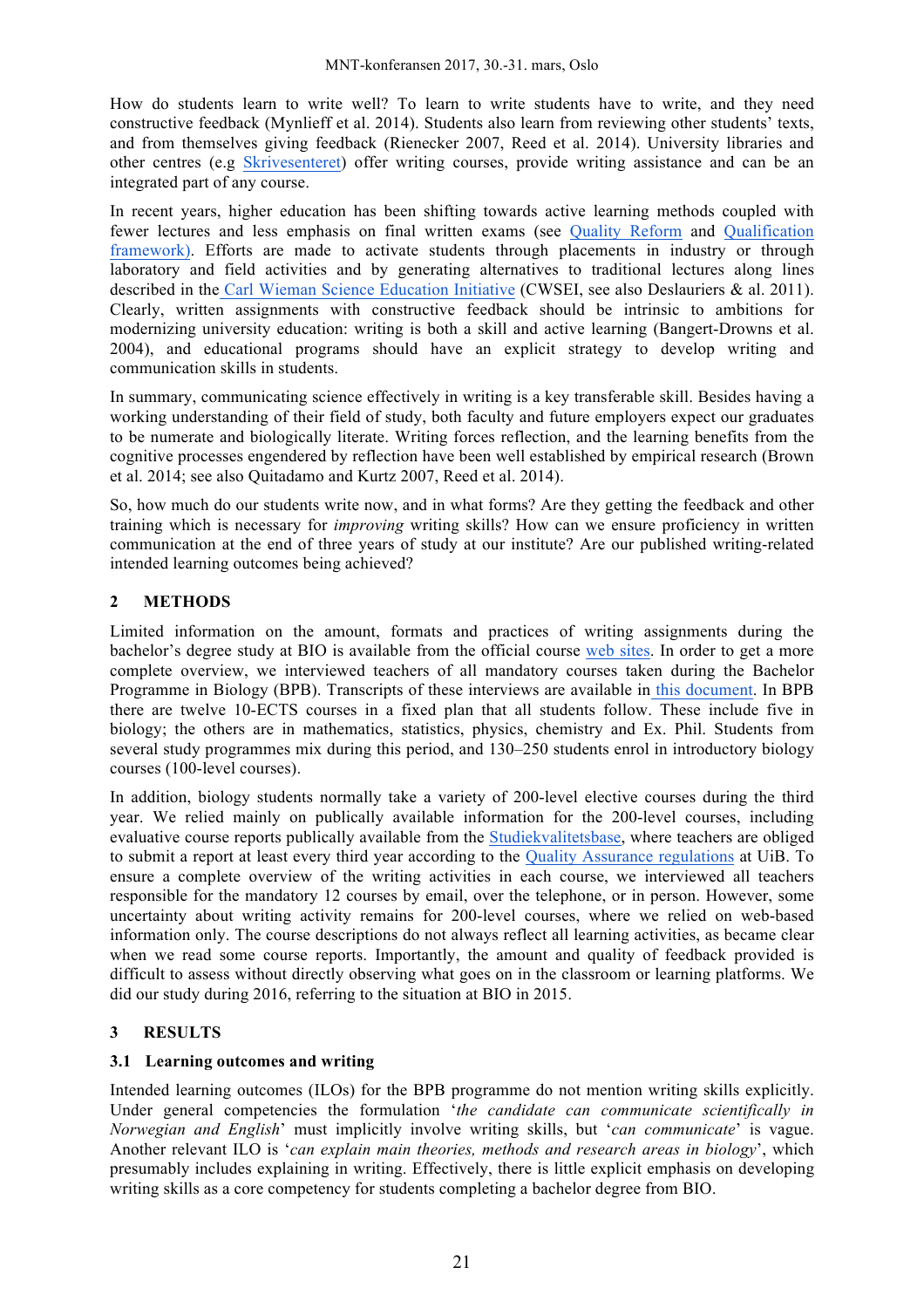Eight courses explicitly mention writing skills in the learning outcomes, and typically this is formulated as '*being able to present research in writing*' or similar. The type of writing or levels of skills expected are vaguely described in the ILOs.

#### **3.2 Writing in mandatory courses (first two years)**

First, we present a general overview of the mandatory first two years, semester by semester. Then we summarize writing activities in the elective 200-level courses available to bachelor's degree students, which they normally use to fill up the 3rd year. All chemistry, statistics, physics, and math courses (five) involve assignments with feedback, but there is no focus on writing in these courses.

**1st semester**: First semester students attend BIO100 (Introduction to Evolution and Ecology) along with a first-year course in math and one in chemistry. BIO100 is one of few obligatory biology courses that provides feedback on language use and writing skills. Students get practice writing short answers and essays in class, as preparation and exercise for the final exam. The instructor also gives individual feedback to each student on the answers to the final written exam, commenting both on scientific content and writing style. Students write a graded report in a numerical lab (but get no feedback) and receive written feedback on language usage in a PowerPoint presentation. There is also an objective exam (multiple choice, definitions), but no feedback is given on this.

**2nd semester**: BIO101 (Organismal Biology 1) includes four lab reports where students learn about the proper structure of the report, including layout, tables, figures, and illustrations. The feedback includes the organization of the report, but not the writing skills. The grade is Pass/Fail on the report.

In the philosophy course, EXPHIL-MNSEM, students can choose between two variants of the course: a seminar model, or an exam model. In the seminar model, the students have a written assignment of  $2400 \pm 600$  words. They receive information on bibliography, layout, resources on internet, etc. Before final submission, they write a draft and get one-hour individual supervision on both scientific content and language. In the exam model, students have a mandatory written assignment of 600-800 words, graded Pass/Fail, no feedback, and a written exam. About 75% of the BPB students choose the seminar model.

**3rd semester**: BIO102 (Organismal biology 2) starts with a field course right before summer and one immediately after summer. After the field courses, students write a report in large groups (10 students per group). The students get some information and instructions on the formatting of the report. Students get feedback from assistants on both writing and content in the report.

**4th semester**: Both BIO103 (Cell Biology and Genetics) and BIO104 (Comparative Physiology) have three written lab reports which count for 10% of the final grade. BIO104 has three exams, all with some short- or essay-style written answers.

**Writing in 200-level courses (year 3):** BIO offer 34 200-level courses in total. All but four include some writing: 22 courses include a report that is graded or has to be approved, and 8 courses include written assignments or term papers. We have limited information about feedback in these courses; however, assignments are mainly used as summative assessment and graded or approved with little or no feedback on writing.

Some courses use writing extensively, e.g. BIO298 'Vocational Training in Biology' (*Yrkespraksis i biologi)*. Here, the final report is a blog based on students' experiences during work placements. This represents a different writing experience than students are normally exposed to, in a format of increasing importance for science communication. BIO299 *'*Research Project in Biology' includes a comprehensive written report of a one-semester research project, graded Pass/Fail. Each project and its ensuing report develops as an interaction between a student and an individual advisor.

Writing can be found in 200-level courses in all sub-disciplines of the biology bachelor's degree. In all aquaculture- or nutrition-related courses, students are required to hand in assignments, term papers, essays, or reports, which all count towards the final grade. Feedback is given both on contents and style of writing. Students specializing in marine biology are required to write essays and seminar reports. Fish health students also have some writing in addition to the aquaculture/nutrition courses discussed above. Students in fisheries biology and management are required to hand in a report from a scientific cruise. Students in biodiversity, evolution and ecology see writing in several courses, including essay style, short assignments, reviews, reflections and lab reports. Students in microbiology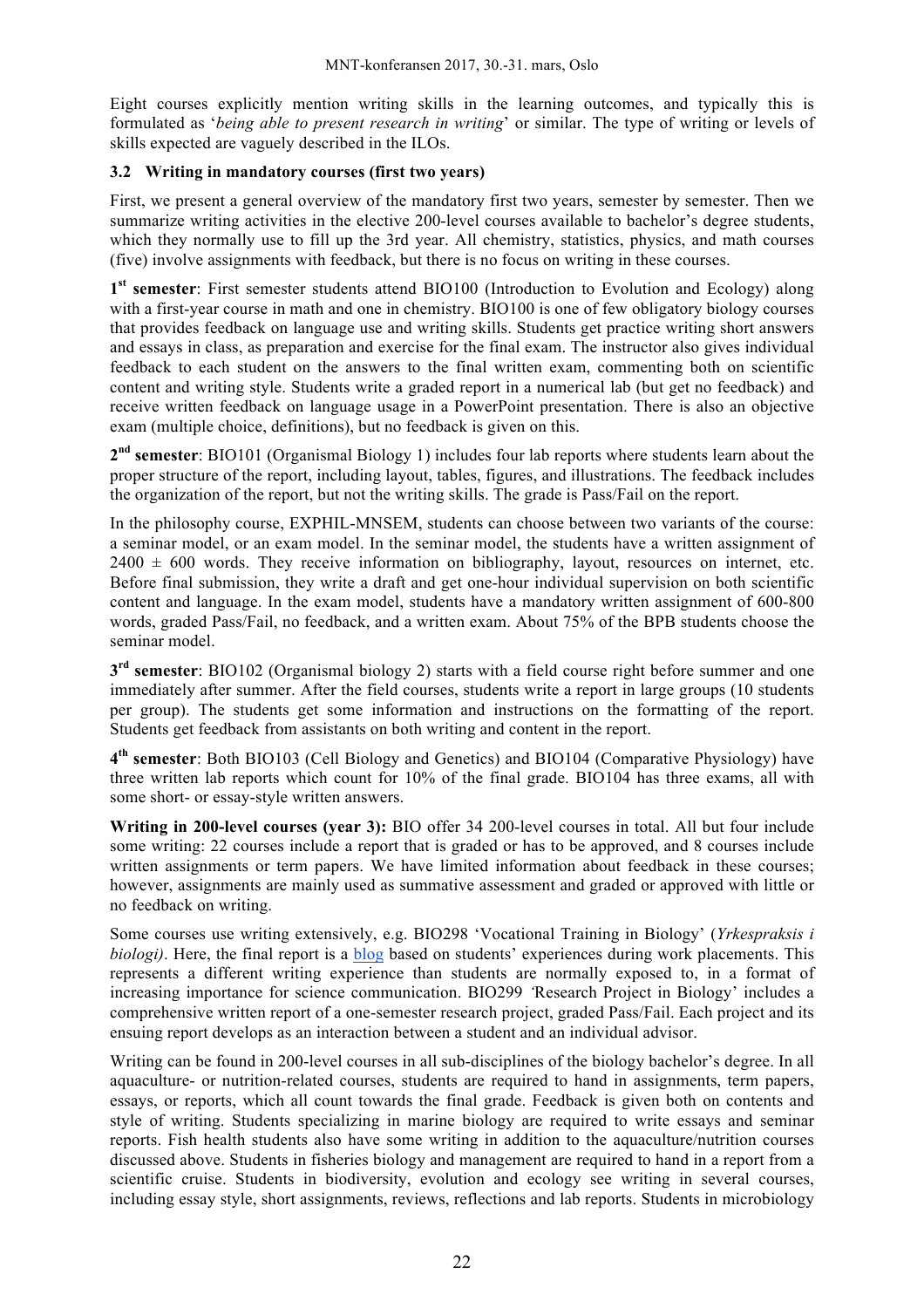are required to hand in an essay based on practical (lab) work and a short series of lectures. One course specifies in its ILO "training in written presentation of research results". Further, microbiology students are required to "present microbial experiments in writing and orally". Students in developmental biology and physiology are required to hand in essays and lab journals which count towards the final grade. Students in environmental toxicology are required to write a project report and a midterm test which constitutes 3 ECTS of the total work load.

#### **4 DISCUSSION**

Our survey revealed that students do not write much in their first two years (EXPHIL-MNSEM being an exception). More advanced and smaller courses incorporate writing in many forms. In addition to traditional multi-hour final exams, graded assignments include shorter or longer essays, reports, term papers, take-home exams, and even blogs. Most written assignments are summative rather than formative, and there is relative little actual training in writing skills. Generally, our survey shows clearly that few of our courses give any feedback on these writing activities to students, and if they do, it is usually only regarding scientific content. All writing promotes learning, but we need a coordinated strategy to ensure our graduates possess some minimum level of writing ability.

Writing in university science programs is often "sink or swim", rather than being an expressed learning outcome, and our institute is no exception. We found little or no mention of writing skills in the intended learning outcomes for degree program or in those for individual courses.

We think our graduates can be expected to be proficient in three forms of writing: essays and blogs; writing laboratory and field notes; and reports and exams. They should be able to adapt their writing style to the given format and its audience, and they should be able to write clearly and directly. Writing effectively requires mastery of fundamental writing skills as well as more discipline-specific knowledge about writing. In addition, we should aim to help students develop a reflective, self-critical attitude towards writing (Brown & al. 2014), a way of 'standing back' and reading one's own writing as the audience will read it. Based on the results of this survey and on our own experiences, we suggest below an institute-wide strategy for strengthening fundamental writing skills.

## **4.1 General plan to increase quality and quantity of writing**

First and foremost, we recommend that transferrable writing skills should be a part of the programme learning outcomes and learning outcomes for specific courses, where appropriate. Currently, bioCEED is planning a web platform (bioWRITE) to collect advice and resources, and to organize and align writing activities. We believe this is an excellent idea and encourage faculties to add their courses and ideas in here. In addition, we suggest assigning different  $2<sup>nd</sup>$  and  $3<sup>rd</sup>$  year courses responsibility for improving certain basic writing skills. These skills might be divided between the two years as follows:

2nd year: IMRAD<sup>1</sup>, general system (each part); what constitutes plagiarism; writing in a scientific voice, for reports and essays; active vs passive writing.

*3rd year*: IMRAD, more on form of introduction, on form of discussion, separating results from discussion, flow; citation practice and formatting references; writing better sentences; writing better paragraphs; improving word choice, writing for general public.

Other suggestions to improve student writing includes:

 $\overline{a}$ 

- Identify specific courses in which students can learn certain forms of writing (e.g. essays, reports, blogging), and see that these courses fulfil program learning outcomes.
- Identify specific courses in which students can learn chosen aspects of good writing, using bioWRITE as a platform.
- Acquire resources for effective teaching of writing, including resources relevant for developing the quality of writing assignments.
- Train instructors to provide feedback on writing and how to help develop specific student writing skills (see Linton et al. 2014).

 $<sup>1</sup>$  An acronym for the norm for organizing a scientific paper: Introduction, Methods, Results and</sup> Discussion.